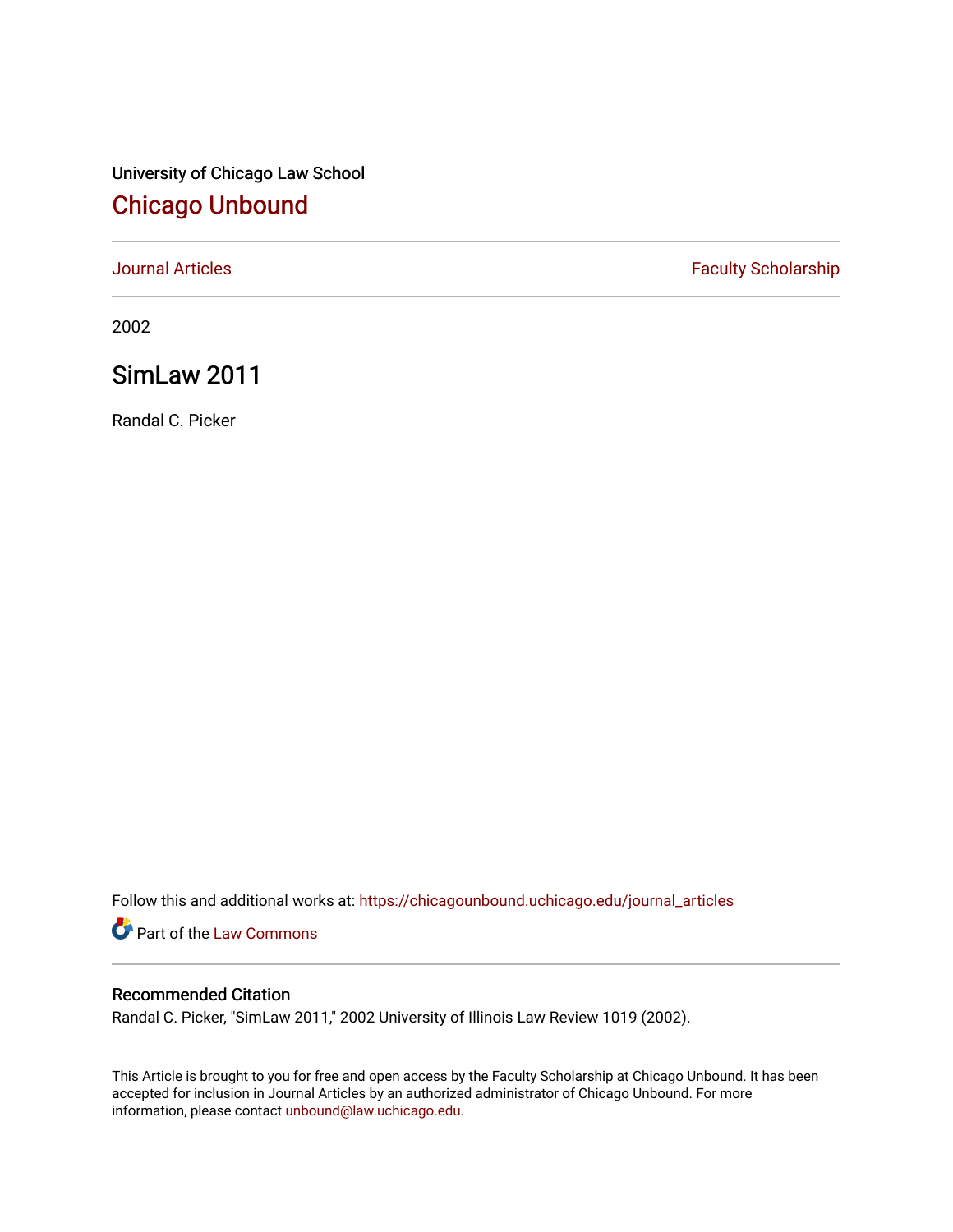# **SIMLAW 2011t**

*Randal C. Picker\**

*Professor Picker contemplates his own agent-based computer simulation game-SimLaw 2011. He uses this vehicle to describe how "organized decision making" may differ substantially from individualized decision making. The simulations are available on the Internet, and the article is best read with access to a computer. Then he analyzes the consequences that organized decision making may have on future decisions made by our biggest organization-the government.*

Simulation games have been popular since the very beginning of computer use. I will date myself by saying that I played Adventure $-a$ text-based fantasy search game-in college on a university mainframe. Nowadays, simulations are perhaps the most successful game form on PCs, ranging from Flight Simulator, to Adventure successors such as Tomb Raider, starring the tough but fetching Lara Croft, to fantasy sports games, such as NBA Live 2002, for pro sports wannabes. The current leader of the pack is the Electronic Arts collection of "Sim" games, including SimCity 3000, an update of the modem classic SimCity (now with "more disasters"); SimCoaster and SimThemePark, for potential theme park tycoons; and, most dramatically, "The Sims," a simulation family, where you get to "create and control people" (and build hot tubs at the same time). Not only are The Sims the current top-selling game, its "Livin' Large" and "House Party" expansion packs take spots two and three.'

But Electronic Arts does not sell SimLaw, and it is the possibility of simulating social settings and the role of law in those settings that is the focus of this essay. As described below, I want to focus on a particular kind of simulation, agent-based computer simulations. Over the next

1019

t *Copyright © 2002, Randal C. Picker. All Rights Reserved.*

<sup>\*</sup> Paul and *Theo Leffmann Professor of Commercial Law, The University of Chicago Law School. Senior Fellow, The Computation Institute of the University of Chicago and Argonne National Laboratory.*

*I thank the Sarah Scaife Foundation and the Lynde & Harry Bradley Foundation for their generous research support.*

*<sup>1.</sup> See* Mike Snider, *Gamers Are Creating a "God Games" Frenzy,* USA TODAY, Aug. 2, 2001, at **1D.**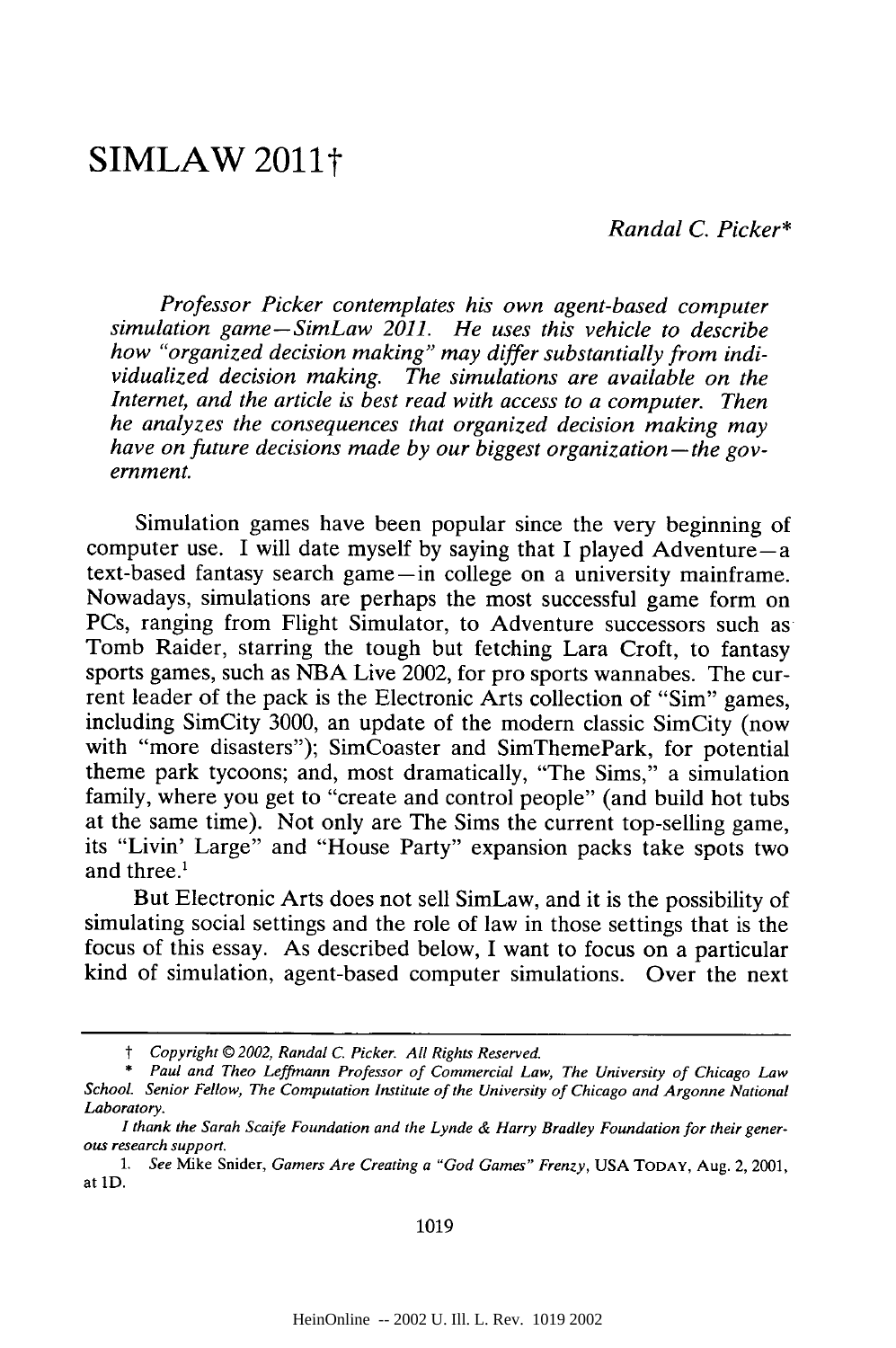decade, I believe that we will see agent simulations become an important part of social science. Agent simulations nicely link together two important developments, the rise of game theory as a standard tool in social science-including economics, political science, and international relations-plus the growing raw power of personal computers, whether standing alone or networked together.

The rise of game theory in economics is reasonably well evidenced by the growing number of textbooks that either focus on game theory or that rely on it when addressing a particular topic, such as industrial organization.2 The growing power of computers is the stuff of Moore's law and of everyday experience. What is less obvious is what this means for computer analysis *relative* to other forms of analysis. The relative cost of using computer simulations is decreasing, so we should expect to see more of them. It is only getting marginally easier, however, to do the sort of solve-the-equation solutions-usually called "closed-form" solutions-favored by most economists. Experiments involving live subjects have always been difficult, and now are frequently subject to state or federal regulations.' To some extent, the costs associated with compiling and manipulating data are clearly dropping-tracking the drop in the price of computing power-but important areas of data are still quite inaccessible and expensive to obtain. Everything pushes in favor of computer simulations.

If agent simulation becomes important in social science – and there is growing evidence that we are on that  $path<sup>4</sup>$ -entrepreneurial legal scholars will seek to import these methods into the law schools. Almost by definition, young scholars, to be successful, have to do something different from those before them-there is no academic profit in writing the same articles that your predecessors did. New methodologies are the best source of great change, and new scholars, especially if they are computer savvy, are often better situated to experiment. So, as agent-based social science becomes a reality, it will become a reality for legal scholarship as well, though not without much difficulty.

In the balance of this essay, I will consider three topics. First, I will briefly address a piece of the behavioral law and economics critique of

*<sup>2.</sup> See, e.g.,* DOUGLAS **G.** BAIRD **ET AL., GAME** THEORY **AND THE** LAW (1995); DREW **FUDENBERG** *&* **JEAN** TIROLE, GAME THEORY **(1991);** ROBERT GIBBONS, GAME THEORY FOR APPLIED **ECONOMISTS** (1992); ROGER B. MYERSON, GAME THEORY (1991); **JEAN** TIROLE, THE THEORY OF INDUSTRIAL ORGANIZATION (1988).

*<sup>3.</sup> See, e.g.,* **STANFORD** UNIVERSITY, THE HUMAN **SUBJECTS MANUAL,** *available at* http:// humansubjects.stanford.edu/manualindex.html (the manual applicable to research at Stanford University).

<sup>4.</sup> For early applications of this method, see ROBERT AXELROD, THE COMPLEXITY OF COOPERATION: **AGENT-BASED MODELS OF** COMPETITION **AND** COLLABORATION (1997); **JOSHUA** M. EPSTEIN & ROBERT AXTELL, GROWING ARTIFICIAL **SOCIETIES** 165-71 (1996); and MITCHELL RESNICK, **TURTLES,** TERMITES, **AND** TRAFFIC JAMS 81-88 (1994). For more recent work, see, for example, the March 2001 issue of the *Journal of Economic Dynamics and Control,* which is devoted to agent-based computational economics. *See also* Randal C. Picker, *Simple Games in a Complex World: A Generative Approach to the Adoption of Norms,* 64 U. CHI. L. REV. 1225 (1997).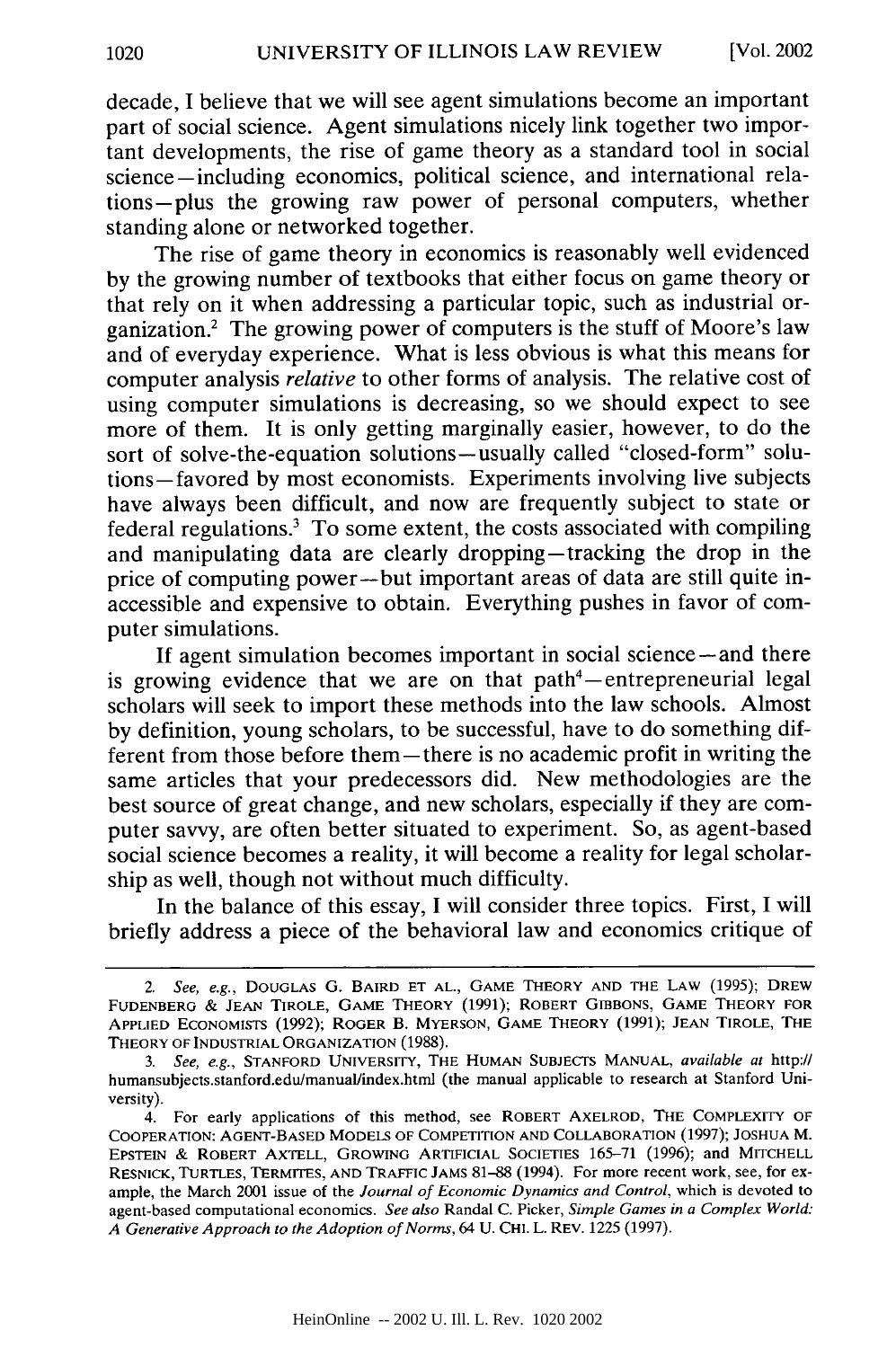SIMLAW 2011

rationality. Second, I will sketch out how agent-based simulations capture decision making and offer four examples. A word of warning: You probably will not be able to read and understand the four examples without Internet access because the simulations and the charts associated with them are posted online.<sup>5</sup> Finally, I will try to tie the lessons of the simulations to issues associated with mandatory disclosure of information.

## I. BEHAVIORAL LAW **AND ECONOMICS AND** ORGANIZED **DECISION** MAKING

The rational actor model that has dominated law and economics is now under attack. Instead of coldly calculating Homo Economicus, we are presented with a more realistic, more complex model of how decisions are actually made. To pick a prominent example, Jolls, Sunstein, and Thaler<sup>6</sup> focus on three aspects of boundedness: bounded rationality, bounded willpower, and bounded self-interest.7 These phrases are not completely self-explanatory, but you undoubtedly get the gist without much more explanation. Bounded rationality and bounded willpower reduce the quality of the decisions that are made. A smarter person might have chosen not to smoke, while the boundedly rational person chooses to smoke. Bounded willpower means that I will not resist the piece of chocolate cake, even though in a different context I might express a preference not to eat the cake. In both cases, a decision is made that might be improved upon by a person who was less bounded. Bounded self-interest is quite different: it says nothing necessarily about the quality of the decisions that are made, but rather addresses what an actor really cares about when making decisions.'

The importance of this framework for law is yet to be determined,<sup>9</sup> but the hunch here is that this is an attempt to lay the groundwork for a more activist government. The superiority of private ordering in context

<sup>5.</sup> Randal C. Picker, *SimLaw 2011, at* http://www.law.uchicago.edu/Picker/IllinoisPaper/ (last visited Nov. 5, 2001). The movies are set up as avi files. Your browser probably is already set up to play these and may invoke the Windows Media player. That will work, but the standard Windows Media Player does not support frame-by-frame play of movies. The best approach for fine-grained views of the movies is to download them from the website and open them using the Media Player that comes with Windows (but this is not the Windows Media Player—is that sufficiently confusing?). You can find the Media Player by running a search on your computer under the name "mplayer.exe" or "mplay32.exe." On my compute Windows version of Apple's QuickTime to play the movies, so that should work as well, on Windows or on a Macintosh.

<sup>6.</sup> Christine Jolls et al., *A Behavioral Approach to Law and Economics,* 50 **STAN.** L. REV. 1471 (1998).

**<sup>7.</sup>** *Id.* at 1476-79.

*<sup>8.</sup> See* **ELLIOTT** SOBER **& DAVID SLOAN** WILSON, **UNTO** OTHERS: **THE** EVOLUTION **AND** PSYCHOLOGY OF **UNSELFISH** BEHAVIOR (1998).

<sup>9.</sup> For an extensive collection of articles, see BEHAVIORAL LAW **&** ECONOMICS (Cass R. Sunstein ed., 2000).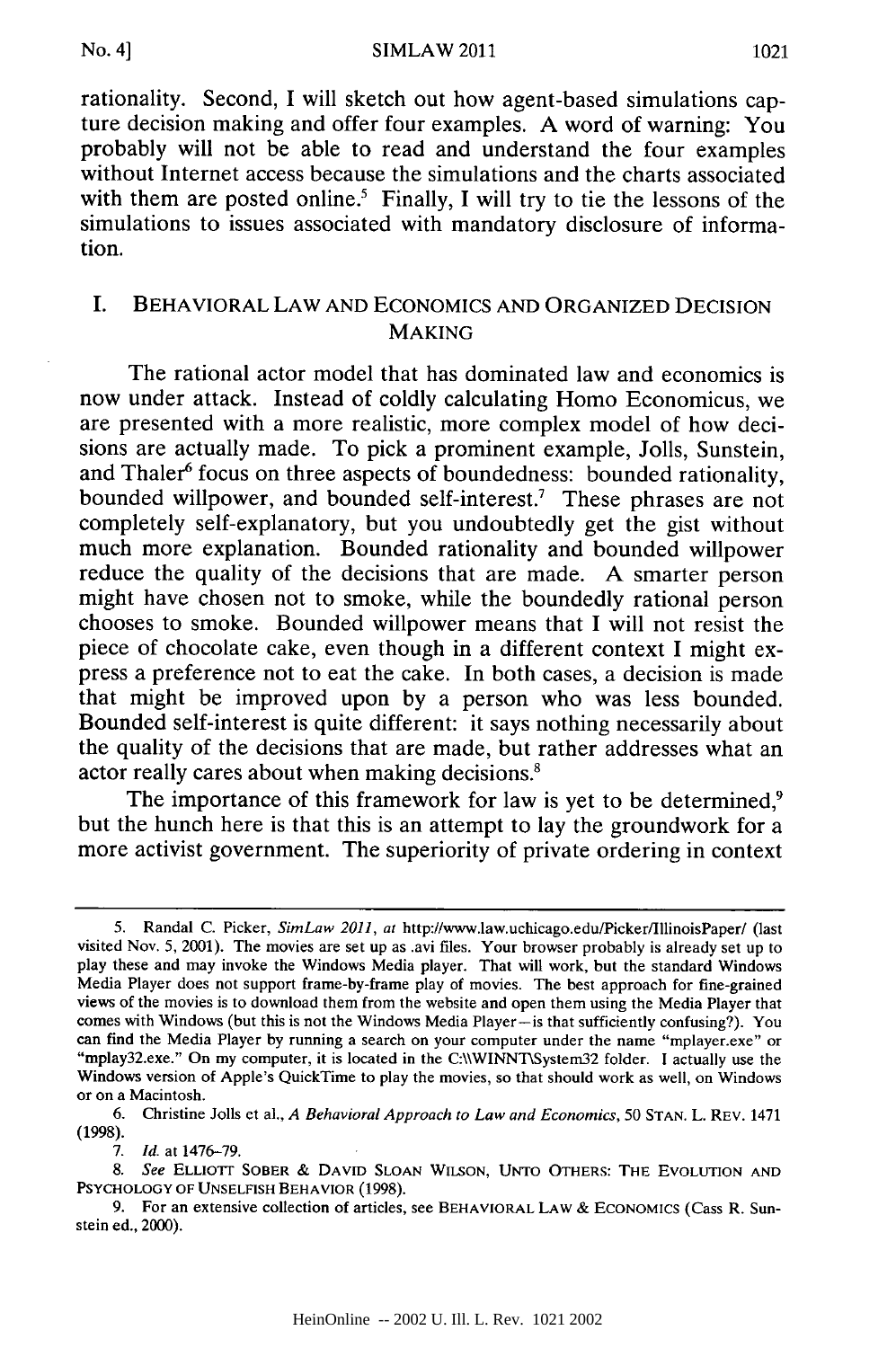after context-whether assumed or proven-is used as a powerful stick to beat off government encroachment. Undermine the basis of those decisions and all of a sudden government intervention into otherwise private domains seems more plausible. That assumes, of course, that government decision making is less subject to boundedness concerns, but hold that issue for now. Boundedness does not uniformly suggest more law because bounded self-interest actually may reduce the need for law so as to reduce, for example, negative externalities. If I care about not imposing costs on others-an example of bounded self-interest-I may limit my own smoking so as not to subject others to the risk of secondhand smoke. The perceived need for a government response to externalities is driven by the assumption that the actor creating the externality will not care about it and will not internalize the cost imposed on third parties. If I did that instinctively, we might narrow the domain of law considerably.

In this essay, I consider only bounded rationality and make one key point: organized decision making may differ markedly from decision making by isolated individuals. "Organized decision making" includes decisions made by organizations, including the government, and also encompasses decisions made by individuals in consultation with others or with reference to the decisions of others. To understand the importance of boundedness, it is critical to separate decision making by isolated individuals-think of folks stuffed into one of those game show isolation booths forced to make decisions-from organized decision making.

For the isolated individual, the quality of her decisions will reflect, and will only reflect, her intrinsic ability to map data to desired outcomes. She may make repeated poor decisions and yet have no real chance for improving her decision making. We should pause to consider what a "poor" decision is. One idea is that a poor decision is one she regrets afterwards. The eaten chocolate cake falls into this category. A second idea is that the preferences of the individual could be better satisfied given a different, available choice. This is to choose inside the Pareto frontier, rather than at the boundary. A poor decision of the first sort will be recognized by the person making the decision, and she may be able to take steps to improve future decision making (such as avoiding contexts in which chocolate cake will be available). Poor decisions of the second sort-missed opportunities-by their very nature will typically go unnoticed and the individual will learn very little about how to improve her decision making.

Organized decision making holds out the possibility of substantial improvement. If, for example, the individual could compare her decision with that of an identically situated person, the opportunity that she originally missed might jump out at her. This is a relatively simple comparison: it involves evaluating the two choices made, determining which is better, and confirming that both of them were available to the original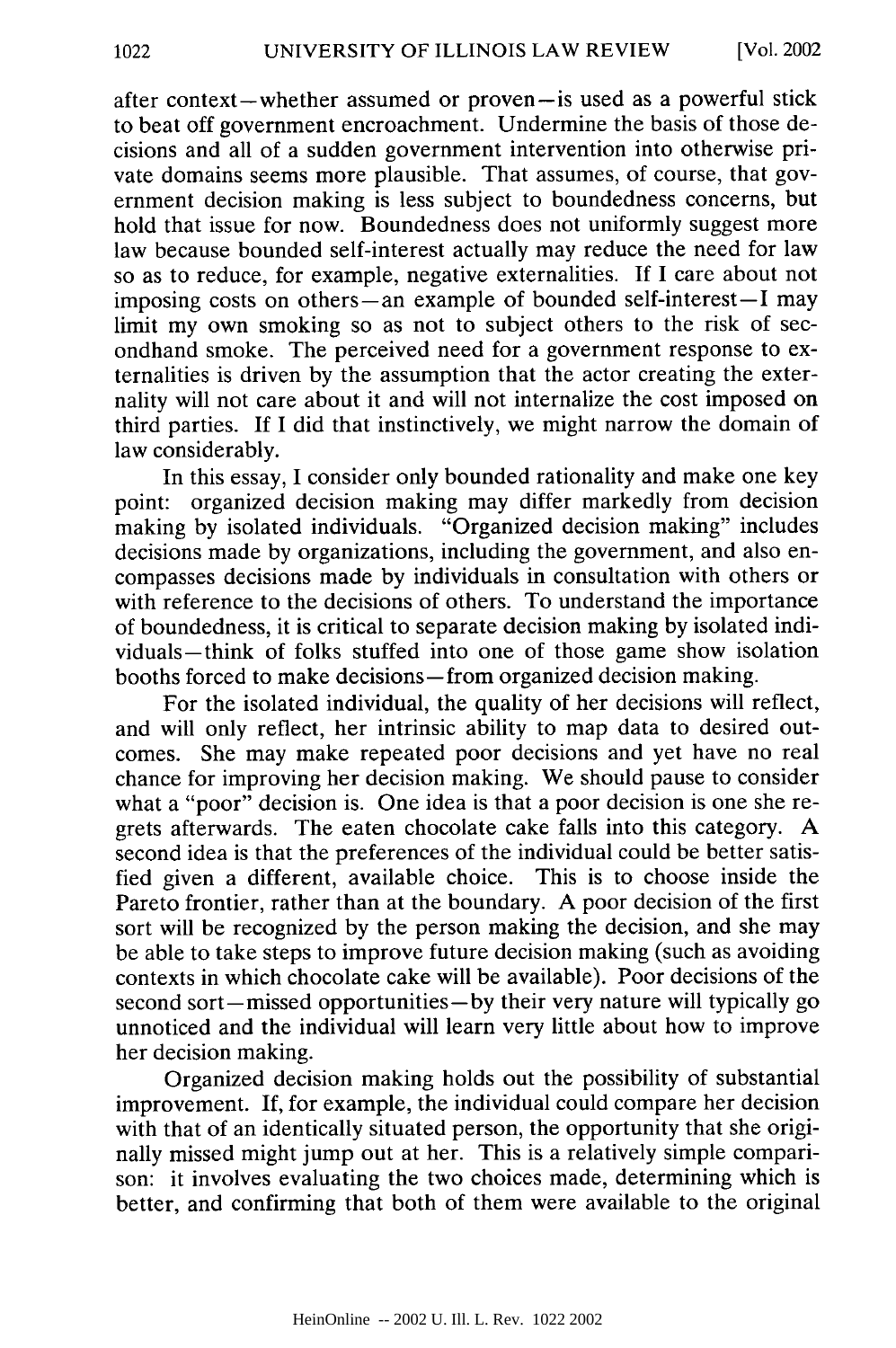decision maker. The first person need not map out the entire opportunity set-that really does involve hard analysis that we should not demand of a bounded decision maker-but just makes simple two-point comparisons. Actually, neither person need map out all of the opportunities, but both can assess a single opportunity, choose that, and then compare notes afterwards. This does, of course, require some ability to convey to another your own experiences, and this is not a trivial task, but even that can be avoided if we just imagine that the conversation makes salient the choices made by others.

The possibility of organizing decision making should have dramatic consequences for the quality of the decisions that will be made. As is probably clear, a group communicating in the fashion just described will quickly search the relevant possibility space and locate an option close to the optimal solution. The ability to identify original solutions tracks most directly the isolated individual model of JST, though even there the correspondence may be relatively weak. Organizations put together teams to solve problems, and how those teams are organized will effect the extent to which the isolated individual bounded rationality problem percolates.

Put in the language of management consulting, an organization should be as good as its best decision maker, an idea captured in the notion of "best practices." Organizations need to identify solutions, identify that they have identified a solution, and communicate that solution throughout the organization. And this is tricky. This could be seen as just a problem of communication: the Austin, Texas branch of the firm has discovered the solution, and needs to communicate that solution to branches in Chicago and Palo Alto. The problem, however, is more complex. A decision is made and an outcome is observed: how do we know whether we can do better? As is well known, just searching around in the area near our candidate solution may fail to identify a better solution. You may have to go down, before you can go up.

### II. **AGENT-BASED** COMPUTER **SIMULATIONS AND** ORGANIZED **DECISION MAKING**

I think that these ideas are relatively straightforward in the abstract, but I will attempt to make them much more concrete using an agentbased computer simulation. This technique is particularly effective for exploring heterogeneity, and this is what drives organizing better decisions, both for organizations and individuals. We can make clear the circumstances under which very simple decision rules lead to rapid convergence on optimal solutions. Each of the agents will be boundedly rational. They will do no more than make a selection at random, make selections from those observed, observe outcomes, and compare them. These are simple tasks, but when aggregated, they prove quite powerful.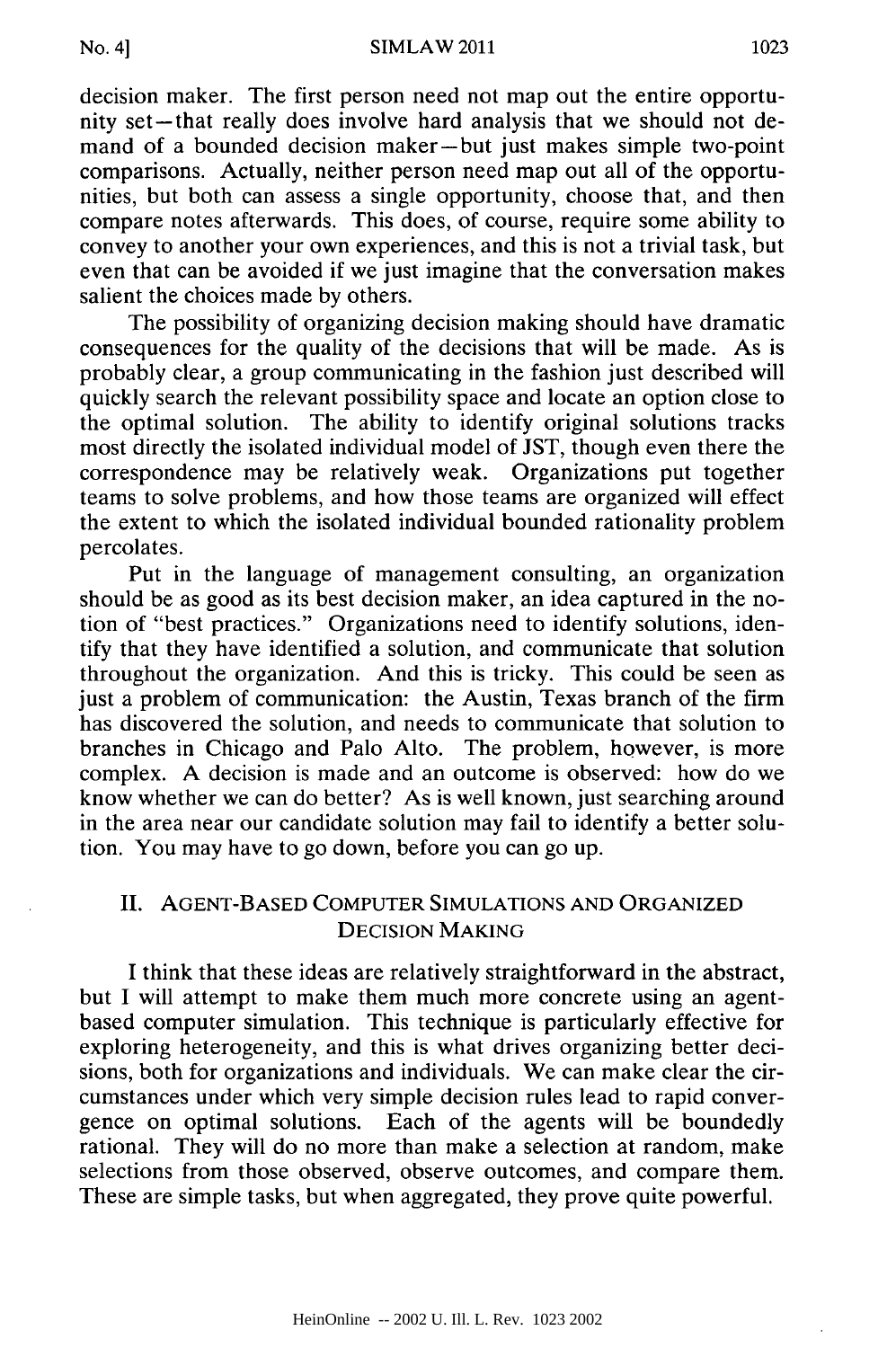Almost any stylized setting is arbitrary, but I will focus on a standard setting from game theory, the coordination game. The most basic coordination game has the following form:

#### FIGURE 1

|                  | Player <sub>2</sub> |       |  |
|------------------|---------------------|-------|--|
|                  | Left                | Right |  |
| Left<br>Player 1 | 1. 1                | 0.0   |  |
| Right            | 0,0                 | b. b  |  |

Payoffs: (Player 1, Player 2)

We have two players, each of whom faces two options. If both players play "left," each player will receive a payoff of *1.* If both choose "right," each will receive a payoff of *b*. If they do not make the same choice-one plays "left" while the other plays "right"-they get nothing. This is known as a coordination game, for reasons that are probably obvious. The players want to coordinate their choices, and depending on the value of *b,* will want to coordinate on left or right.

The strategies left and right are obviously quite abstract, but we could translate this game quickly into any number of relevant situations. Consider a couple contemplating marriage and the possibility of a prenuptial agreement. In the prenuptial agreement game, the strategies are "don't ask" and "ask." Neither player wants to be the only one asking for a prenuptial agreement—it might be seen as a lack of commitment to the marriage-so the prospective partners want to coordinate successfully.

I want to generalize this coordination game to allow the possibility of many choices, rather than just two, and to introduce the reality that the best course of action may not be obvious to the players, but must instead be learned during the course of play. So, as in the basic coordination game set forth above, value is created by successfully coordinating with the other players, but value is also created by finding the right hidden target value.

The following payoff function is one way of achieving these goals:

In this function,  $s$  is the strategy for agent  $i$  or agent  $j$ ,  $v$  is the targe

$$
f(s_i, s_j) = Z \min \left\{ \frac{s_i}{s_j}, \frac{s_j}{s_i} \right\} \min \left\{ \frac{s_i}{\nu}, \frac{\nu}{s_i} \right\} \min \left\{ \frac{s_j}{\nu}, \frac{\nu}{s_j} \right\}
$$

value, and Z just scales the payoffs. Successful coordination between agents raises the value of the term in the first bracket (which has a maximum value of 1 when the agents make the same choice). Matching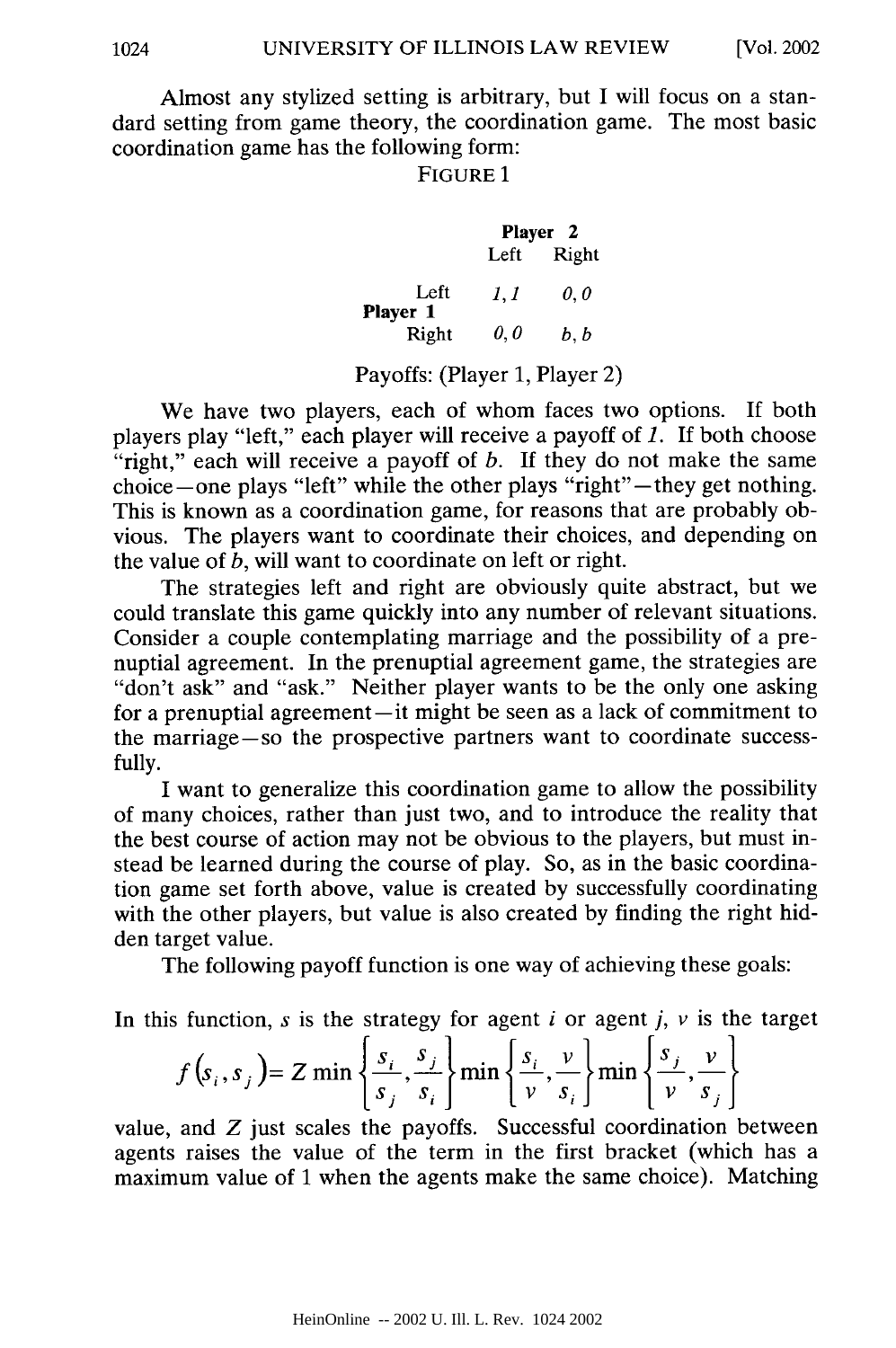the target increases the value of the second and third min functions (which also max out at 1).

Players will play this game round by round. Think of each player as being in the center square of a tic-tac-toe board. In a given round, each player interacts with her immediate eight neighbors, though as players move around, she will not necessarily have eight neighbors, as some cells may be empty. She plays the coordination game we saw before with each, but she only plays one strategy per round. What she gets-her payoff-is determined by her choice and that of her neighbors, as set forth by the above function. Play takes place on a much larger grid, but each agent focuses on her tic-tac-toe board-in simulation language, the Moore neighborhood on which the agent is centered.

In the first round, I assign strategies at random from a range of a minimum value of 0 to a maximum value of 200. The values given to agents are uniformly distributed throughout this range. This means that any number of strategies are at work at any time. Players select a new strategy in each round by looking at their neighbors in her Moore neighborhood. The agent chooses the strategy that resulted in the highest payoff observed in the immediately preceding round. So the agent looks around at her neighbors, observes what worked best, and adopts that strategy. This process repeats in each round.

The larger board on which play takes place is a mechanical detail, but important conceptually. As to details, it is a 101 x 101 grid, and thus has 10,201 spots with no real edges-it is a torus. Conceptually, the board can be thought of as representing a society. It can also be thought of as a firm, with the individual agents working within the same firm.

Two other variables are of interest. To make clear the role that movement plays in transmitting information, an explicit movement rate is established. The movement rate determines the percentage of agents allowed to move each round. Otherwise, the agent remains fixed in place. The second variable of interest is a rate of spontaneous mutation. In each round, a designated percentage of agents simply redraws from the original distribution of strategies.

#### *A. Simulation No. 1*

To get our feet wet, consider an example: set the target value equal to 85, the spontaneous mutation rate equal to 0, and the movement rate equal to 100% (meaning that each agent moves in each round). The choice of 85 is purely arbitrary. Populate the grid with 5100 agents, so we have an equal number of agents and open spots in the grid. To see this simulation, play Simulation No.  $1^{10}$  The movies use a ten-color scheme to convey information about the various strategies. Agents in the lowest

<sup>10.</sup> Randal C. Picker, *SimLaw 2011, at* http://www.law.uchicago.edu/Picker/IllinoisPaper/ MM1AMOOV.AVI (last visited Nov. 5, 2001).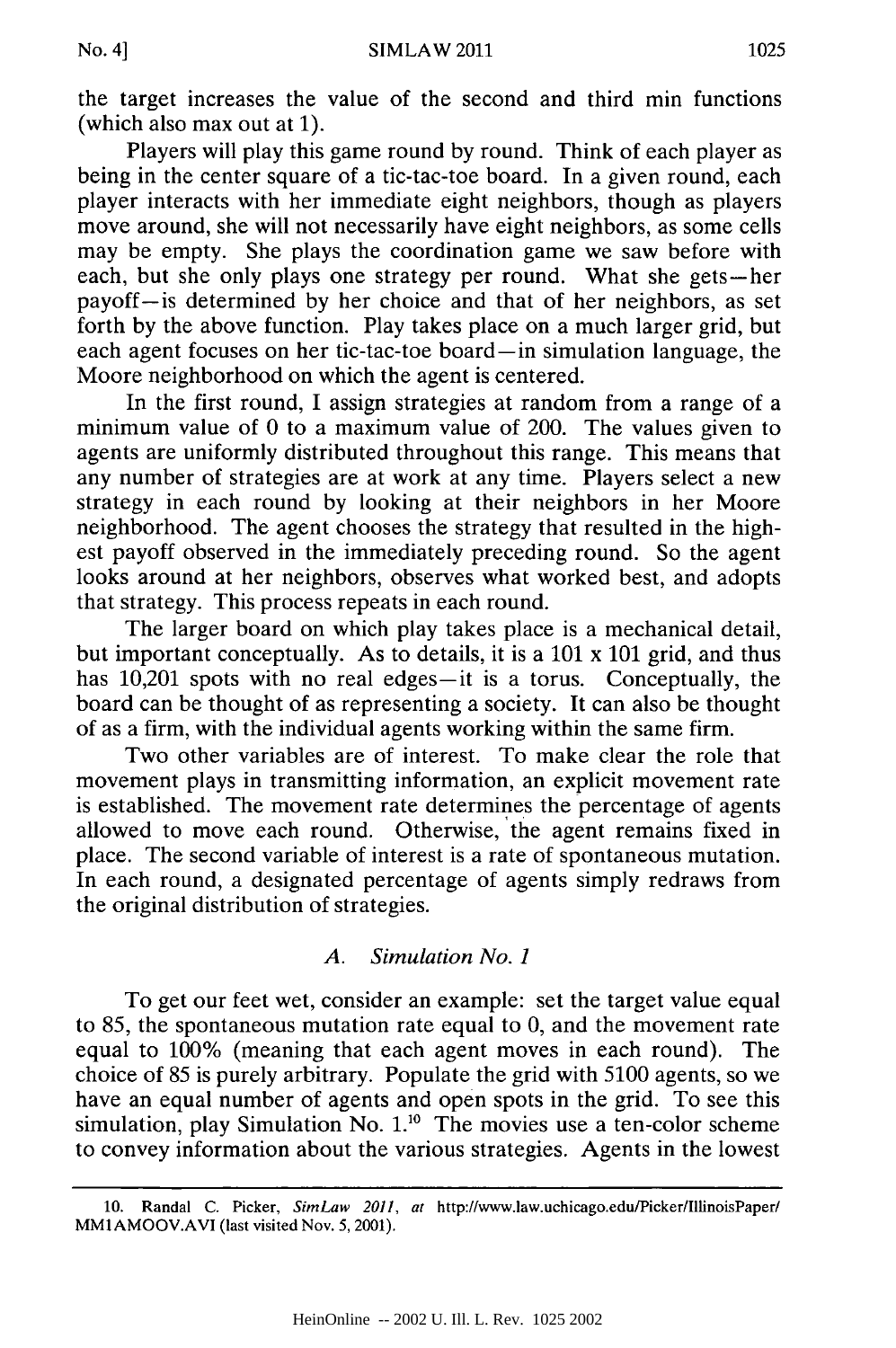decile will be coded as black; those in the next brown; followed by: violet, blue, red, green, sky, cyan, pink, and finally, magenta. We will also track the lowest and highest strategies played and the average strategy played in each round.

In the simulation, colors are assigned by strategy in the following way: TABLE 1

|              | 1 ADUD 1              |
|--------------|-----------------------|
| Color        | <b>Strategy Range</b> |
| <b>Black</b> | (0.1999, 20.2788)     |
| <b>Brown</b> | (20.2788, 40.3577)    |
| Violet       | (40.3577, 60.4366)    |
| Blue         | (60.4366, 80.5156)    |
| Red          | (80.5156, 100.5945)   |
| Green        | (100.5945, 120.6734)  |
| Sky          | (120.6734, 140.7523)  |
| Cyan         | (140.7523, 160.8312)  |
| Pink         | (160.8312, 180.9102)  |
| Magenta      | (180.9102, 200.9891)  |

The target value of 85 lies squarely within the red range.

The initial board in the movie reflects that strategies are assigned at random over the full range of [0-200]. And if you look at Chart 1A,<sup>11</sup> you will see that each strategy decile starts out at the same 10% level. As rounds are played and agents make decisions based on observation and updating, the society evolves rapidly. Three rounds in, three strategy deciles predominate—red, the decile containing the target; blue, the decile just below the target; and green, the decile just above the target. Chart **1A** confirms that, as does visual inspection of the movie. And by three rounds in, four deciles-the top two and the bottom two-have almost vanished.

By nine rounds in, more than 98% of the players are in the target red decile, which can again be confirmed by continuing to play the movie frame by frame and by examining Chart **1A.** By the fifteenth round, all players are in the target red decile. The movie stays all red for all rounds after that, but that just reflects the crudeness of the color-coding scheme. Remember that the red decile ranges from 80.5 to 100.6, so many agents could be missing the target of 85. As Chart  $1B^{12}$  makes clear, at the fifteenth round, there is a sizable gap between the low red strategy, 82.4, and the high red strategy, 93.2. But at round 30, fifteen rounds later, the low is 84.8 and the high 85.2.

<sup>11.</sup> Randal C. Picker, *SimLaw 2011, at* http://www.law.uchicago.edu/Picker/IllinoisPaper/ ChartlA.pdf (last visited Nov. 5, 2001).

<sup>12.</sup> Randal C. Picker, *SimLaw 2011, at* http://www.law.uchicago.edu/Picker/IllinoisPaper/ ChartlB.pdf (last visited Nov. 5, 2001).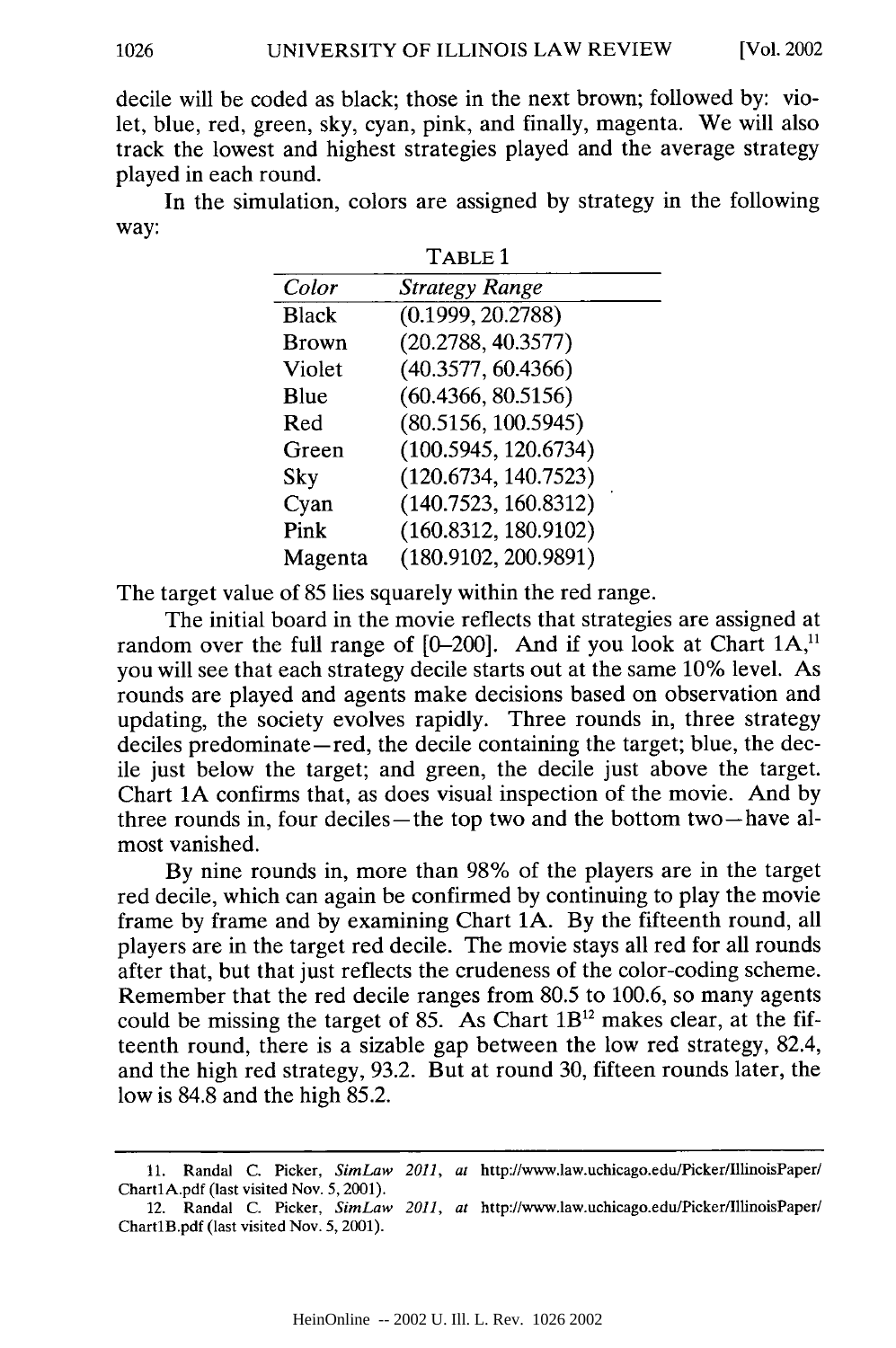This is a good result. We get rapid convergence to the target. The population-the organization-rapidly searches for, learns, and communicates the superior strategy. Under these circumstances, very simple decision rules for individuals lead to quite sophisticated decision making for the organization. Put differently, the individuals may not be very smart, but the organization is.

#### *B. Simulations Nos. 2 and 3*

In part because of the rapid movement of the agents, the successful target strategy diffuses quickly throughout the organization. Suppose we eliminate movement. How would this change the result? Play Simulation No.  $2^{13}$  and look at Charts  $2A^{14}$  and  $2B^{15}$  By the eighth round, the movie has locked; no changes are visible, though changes may occur within deciles. As the charts confirm, there is very little change after that. Why?

Recall that the grid is only 50% full, and the agents are just tossed onto the grid at random. Strategies can spread only by agents observing the strategy and adopting it. Agents lose the ability to observe other agents when there is no movement. They only observe the agents immediately around them, and that will frequently result, as it does in Simulation No. 2, in a checkerboard, where local groups of agents play the same strategies, but many deciles survive. By the final round in Simulation No. 2, 58% of the agents are in the target decile, but 24% are in the adjacent blue decile, and roughly 13.5% are in the adjacent green decile. That accounts for 95% of the agents, but 5% are still in other deciles.

Movement clearly makes a big difference. To see this, set the movement rate at 5% (meaning that in each round, each agent has a 1 in 20 chance of changing locations), play Simulation No. **316** and look at Charts  $3A^{17}$  and  $3B^{18}$ . By the tenth round, only three deciles have an appreciable number of agents: blue at 20.6%; target red at 73.5%; and green at 5.2%. By the twentieth round, blue is at 10.5%, red at 88.5%, and green is gone. By the fiftieth round, blue is at 0.4% and red at 99.6%. Movement-which is one way in which agents communicateclearly matters for the success of organized decision making. Movement

|                                           |                                          |  |  |                                           |  |  | 13. Randal C. Picker, SimLaw 2011, at http://www.law.uchicago.edu/Picker/IllinoisPaper/ |
|-------------------------------------------|------------------------------------------|--|--|-------------------------------------------|--|--|-----------------------------------------------------------------------------------------|
|                                           |                                          |  |  | MM2AMOOV.AVI (last visited Nov. 5, 2001). |  |  |                                                                                         |
|                                           |                                          |  |  |                                           |  |  | 14. Randal C. Picker, SimLaw 2011, at http://www.law.uchicago.edu/Picker/IllinoisPaper/ |
|                                           | Chart2A.pdf (last visited Nov. 5, 2001). |  |  |                                           |  |  |                                                                                         |
|                                           |                                          |  |  |                                           |  |  | 15. Randal C. Picker, SimLaw 2011, at http://www.law.uchicago.edu/Picker/IllinoisPaper/ |
|                                           | Chart2B.pdf (last visited Nov. 5, 2001). |  |  |                                           |  |  |                                                                                         |
|                                           |                                          |  |  |                                           |  |  | 16. Randal C. Picker, SimLaw 2011, at http://www.law.uchicago.edu/Picker/IllinoisPaper/ |
| MM3AMOOV.AVI (last visited Nov. 5, 2001). |                                          |  |  |                                           |  |  |                                                                                         |
|                                           |                                          |  |  |                                           |  |  | 17. Randal C. Picker, SimLaw 2011, at http://www.law.uchicago.edu/Picker/IllinoisPaper/ |
|                                           | Chart3A.pdf (last visited Nov. 5, 2001). |  |  |                                           |  |  |                                                                                         |
|                                           |                                          |  |  |                                           |  |  | 18. Randal C. Picker, SimLaw 2011, at http://www.law.uchicago.edu/Picker/IllinoisPaper/ |
|                                           | Chart3B.pdf (last visited Nov. 5, 2001). |  |  |                                           |  |  |                                                                                         |
|                                           |                                          |  |  |                                           |  |  |                                                                                         |
|                                           |                                          |  |  |                                           |  |  |                                                                                         |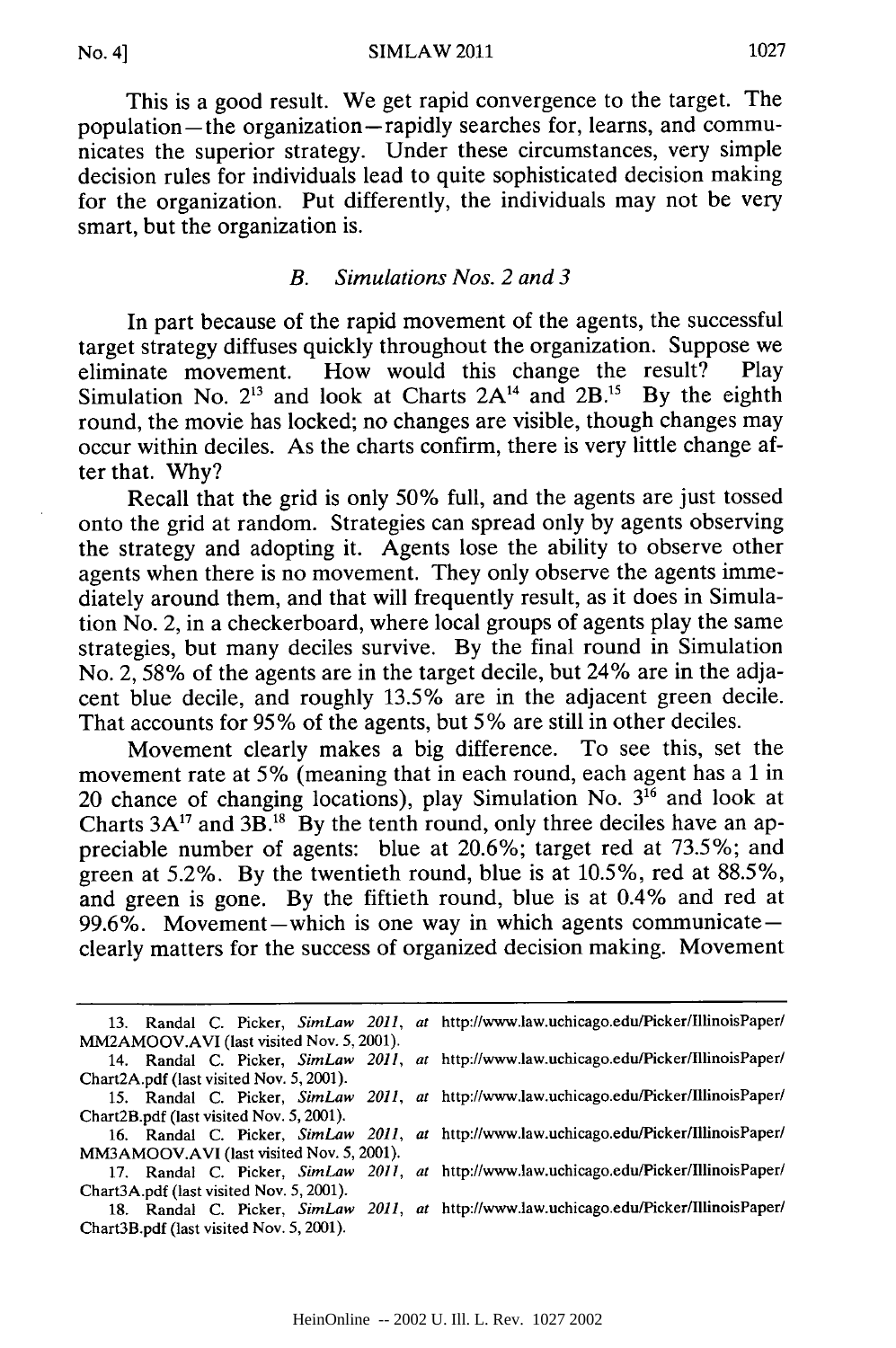enhances exposure to other strategies, and a little bit of movement goes a long way.

#### *C. Simulation No. 4*

Movement is not the only thing that matters. Suppose that the target value used by the coordination function changes after a certain number of rounds. How well will our agents adapt to that change? This is important, as we would like a system that is robust to exogenous changes in the underlying values. Suppose, for example, that the target value changes from 85 (and red) to 125 (and sky) after fifty rounds of calculations. Start by reconsidering Simulation No. 1 and Charts 1A and 1B.<sup>19</sup> This model converged to the target value after approximately fifteen rounds. This society will be poorly equipped to deal with an exogenous shift to a new target of 125 in the thirty-fifth round. The society will have eliminated all of the off-the-beaten-path strategies and be unable to shift to the new target. Monolithic societies are fragile and lack the robustness to adapt to new conditions and frequently fail.

As should be clear, without mutation, strategies slowly leave the system and are lost forever. This is a system without memory. The agents have available to them in each round only the strategies that they currently observe. Strategies no longer played by any player are lost to the collective memory. How do we solve this? In the framework of the model, introduce spontaneous mutation. Play Simulation No. **420** and look at Charts  $4A^{21}$  and  $4B^{22}$  In this simulation, 5% of the agents "die" in each round and are replaced with new agents. The new agents redraw from the original distribution of strategies, so the full range of choices, captured as [0-200], are always available, with some probability to the society.

By the fifth round, only two deciles are present in any meaningful way, blue at 12.7% and red at 84.8%. By the tenth round, red is at 99.2%, and by the fiftieth round, red is at 99.7%. Given the 5% mutation rate, the system never converges to 100%. In each round, 5% of the agents switch strategies, but those strategies routinely fail to take root given that no neighbors are playing the same strategy and that the mutation is far from the target.

In the fiftieth round, the underlying conditions switch and the target moves from 85 to 125. Ten rounds later, red is at 91%, green, the next step up, at 4.7%, and sky, the new target, at 3.6%. Then by the seventi-

<sup>19.</sup> *See supra* note 12-14.

<sup>20.</sup> Randal C. Picker, *SimLaw 2011, at* http://www.law.uchicago.edu/Picker/IllinoisPaper/ MM4AMOOV.AVI (last visited Nov. 5,2001).

<sup>21.</sup> Randal C. Picker, *SimLaw 2011, at* http://www.law.uchicago.edu/Picker/IllinoisPaper/ Chart4A.pdf (last visited Nov. 5, 2001).

<sup>22.</sup> Randal C. Picker, *SimLaw 2011, at* http://www.law.uchicago.edu/Picker/IllinoisPaper/ Chart4B.pdf (last visited Nov. 5, 2001).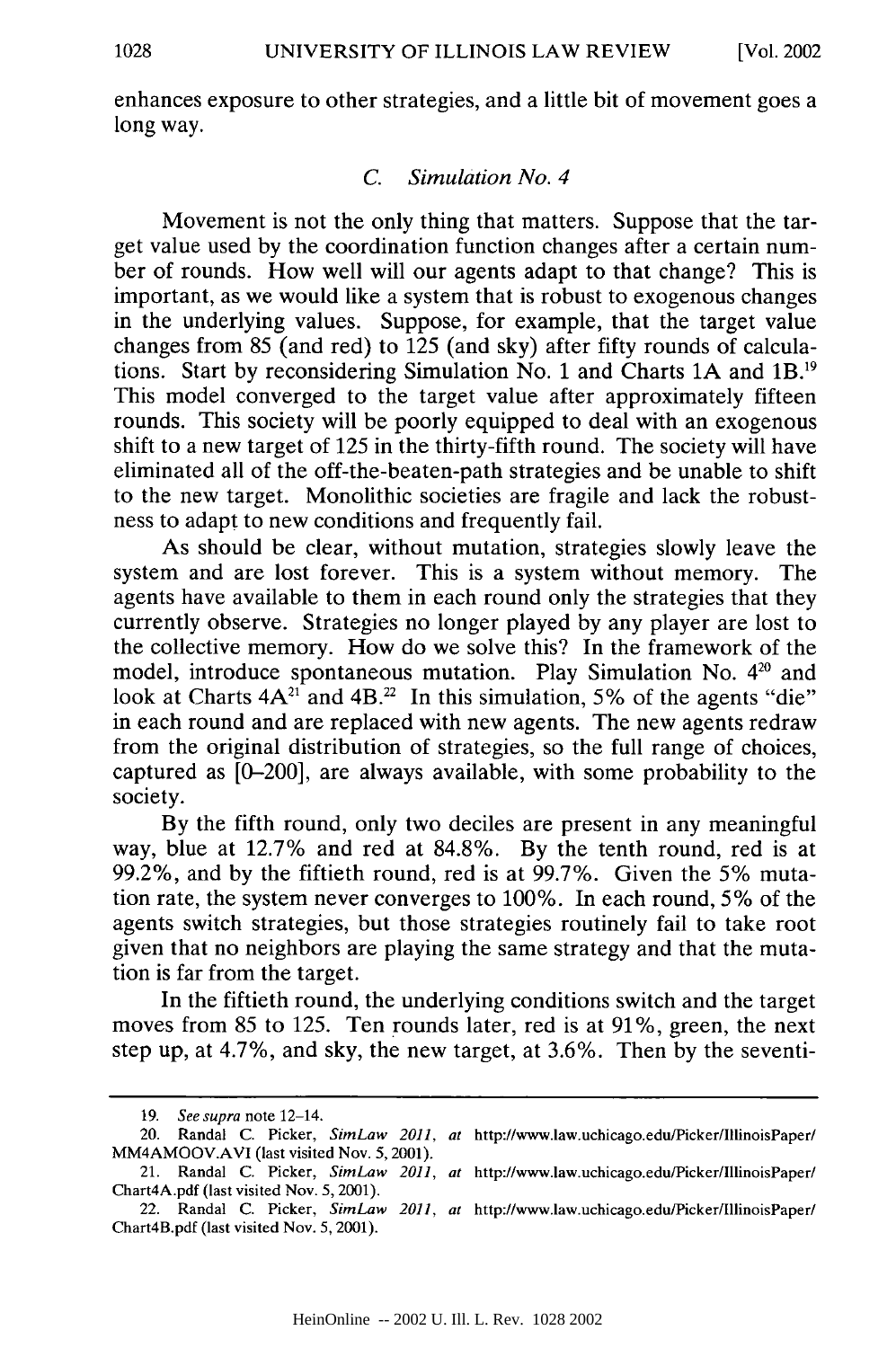eth round, the change is stunning: red is at 2.6%, on its way to vanishing; green is at 18.6%; and sky at 78.3%. Ten rounds later, sky's victory is complete at 99.3%. Mutation reintroduces the strategies to the system, and that makes it possible for this society to turn on a dime and adapt to the new target quickly.

## III. LAW AND ORGANIZED DECISION MAKING BY INDIVIDUALS

The lessons of the agent-based simulation framework are relatively crisp:

- Simple individual decision rules are completely consistent with sophisticated decisions in the aggregate.
- Isolation or incomplete networks breed bad decisions.
- Dense networks lead to good diffusion of information and good decisions.
- Even minimal movement substantially improves communications and ultimate decisions.

That said, I do not want to be understood to say that organizing decision making will mute all of the genuine problems of isolated-individual bounded rationality. Organizations may organize poorly, and thus, we may be able to sustain bad decision processes. Thaler's work on bounded rationality in financial markets suggests that these problems are still substantial.<sup>23</sup> It is not clear whether these problems are intrinsic, meaning that rationality is simply too bounded to allow us to design around, or simply reflect early and inadequate efforts to address the issues of bounded rationality. Additionally, individuals left to their own devices may not organize decisions well. Herd behavior,<sup>24</sup> information cascades, and fads<sup>25</sup> are examples of referential decision making, and this may or may not enhance social welfare. Groups can also polarize in tightly wedded situations, such as juries and cults.26

What does all of this mean for individuals? Outside of organizations, individuals can organize decisions by looking to information sources for help. These information sources may be from organizations devoted to creating this information, such as Consumer Reports, J.D. Power and Associates, and the like. Individuals also may look to their local reference groups-neighbors, coworkers, fellow congregants-for information as well.

Individuals will structure reference groups on their own. This is most obviously true for teenagers who may look to others in assessing

<sup>23.</sup> *See* RICHARD H. THALER, **QUASI** RATIONAL ECONOMICS 239-350 (1991).

<sup>24.</sup> *See* Abhijit V. Banerjee, *A Simple Model of Herd Behavior,* **107** Q.J. ECON. 797, 797-801 (1992).

<sup>25.</sup> *See* Sushil Bikchandani et al., *A Theory of Fads, Custom, and Cultural Change as Informational Cascades, 100* J. POL. **ECON. 992,** 992-95, 1014-17 (1992).

<sup>26.</sup> *See* Cass Sunstein, *Deliberative Trouble? Why Groups Go to Extremes, 110* YALE **L.J. 71** (2000).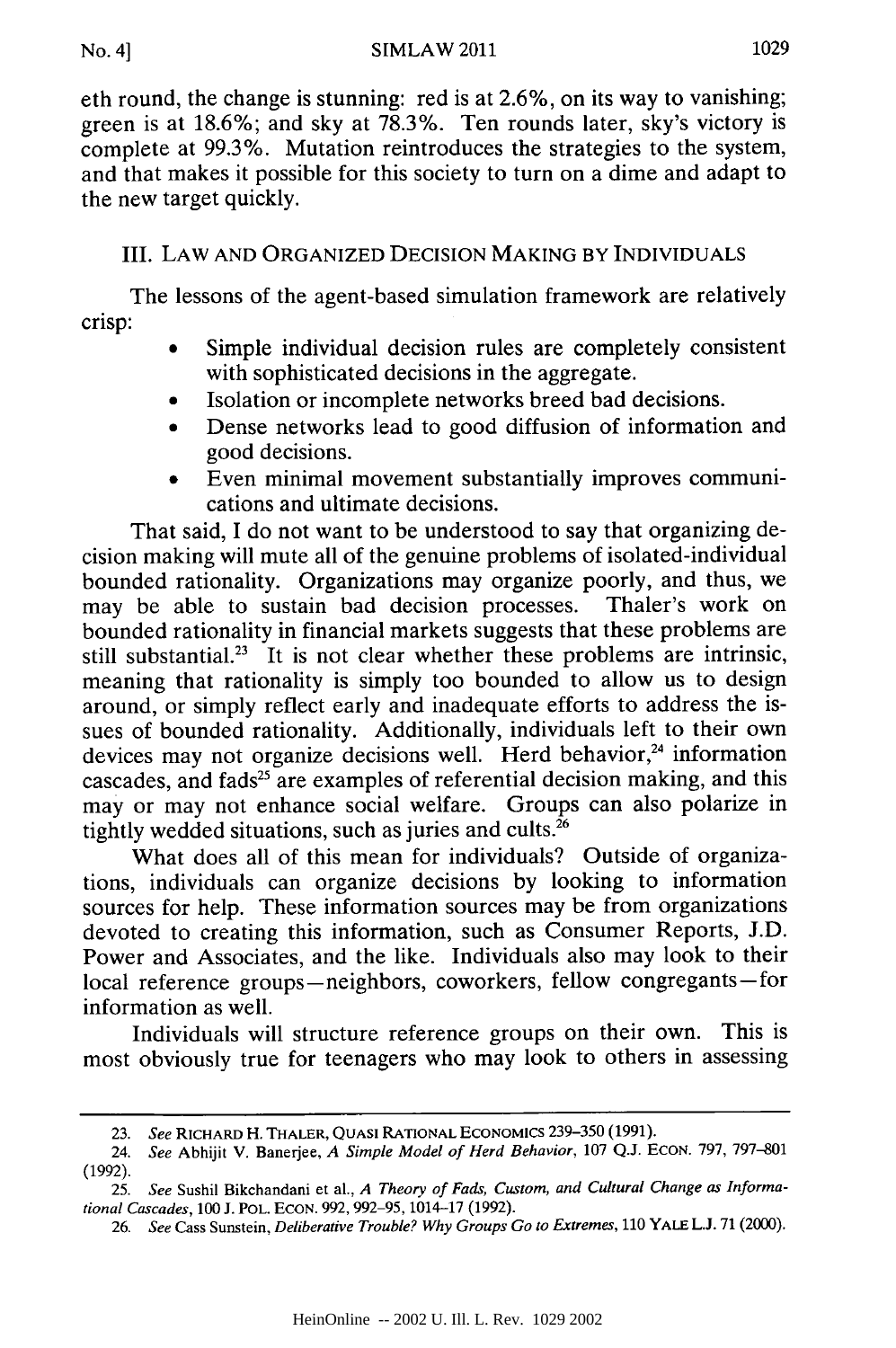what behavior is or is not appropriate. The very idea of "Keeping up with the Joneses" captures the idea of consumption decisions driven by reference groups.<sup>27</sup> Inner city youths may join gangs because they have been deprived of any other reference point for decision making. As these examples suggest, we should care quite a bit about how these reference groups are organized.

Changing these patterns might require dramatic governmental steps that would be flatly inconsistent with our notions of freedom of association. In the framework of my model, it is as if we would plop an individual down in the middle of a new cluster of individuals, so that she can observe their choices and outcomes. Obviously, to some extent, we do regulate freedom of association; antidiscrimination laws are one way in which we do this. The agent-based models in this essay suggest that the increased heterogeneity of exposure that results may improve matters for everybody. To some extent, the government can also influence associational outcomes, as it does by subsidizing public schools and limiting school vouchers. Again, this may increase exposure to different individuals-but only partially if we really live in a Tiebout world, where public schools sort into likes with likes-and again the examples suggest that will lead to better overall decision making.

In a much narrower sense, we could switch from considering legal policies that regulate or influence associations and turn instead to exposure and a revised form of information disclosure. We could embed individuals into virtual reference groups. Through these, we would not have information disclosures driven by simplification—the Plain English movement-but rather disclosures of the decisions that others made under similar circumstances and the results of those decisions. In a phrase, these would be *experience disclosures.*

As any web surfer will tell you, this is happening every day on the web. Smart websites are creating customer experience databases and making these available to their customers. *Amazon.com* asks readers to read books and submit reviews and ratings via e-mail. You can read the reviews, and the ratings are aggregated into a single rating. These websites not only provide access to the product and a way to order it, but compile information from their customers. Online user groups played this role before the advent of the web, and the Better Business Bureau has collected complaints from customers for years.

What does this mean at a practical level? Suppose that we printed pictures of smokers on the back of packs of cigarettes, along with a tag line. These pictures would be chosen at random from a database that would be compiled from a voluntary, random survey of smokers, and would change from pack to pack. Some of the smokers, presumably,

<sup>27.</sup> *See generally* ROBERT H. FRANK, LUXURY FEVER (1999) (analyzing research demonstrating that purchasing is driven by the need to match a chosen reference group); **JULIET** B. SCHOR, **THE** OVERSPENT AMERICAN (1998) (same).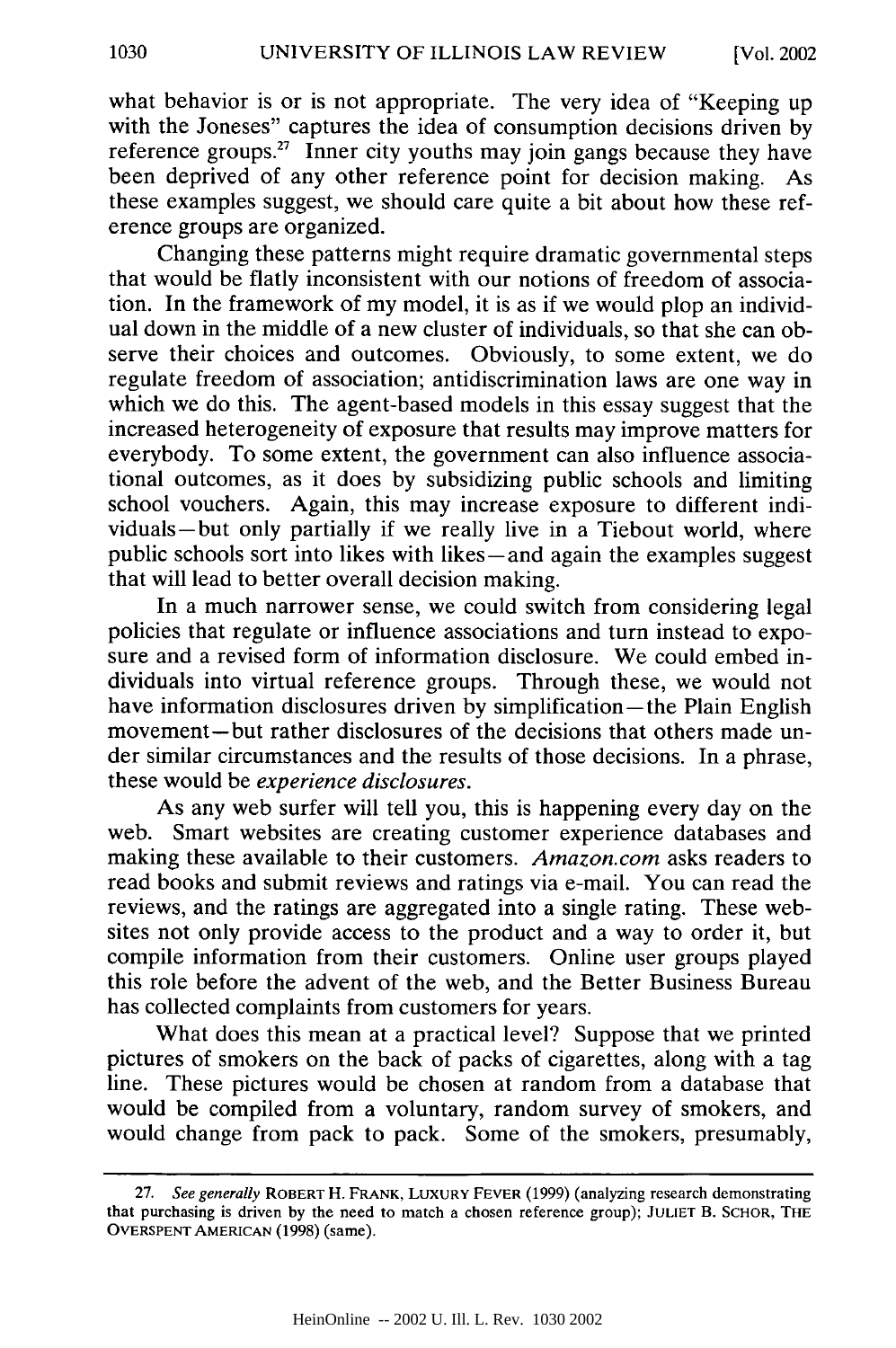would be quite happy with their choice and would express that in the tag line. Others would undoubtedly regret the choice, and would express that. Smokers would be exposed to the experiences of other smokers on a daily basis.<sup>28</sup>

To consider another decision of some significance, suppose that we required a woman seeking an abortion to watch six randomly selected five-minute videotapes of women describing their abortion experiences. Or consider information relating to fertility. The decisions of the American Infertility Association and the American Society of Reproductive Medicine to conduct a traditional information campaign about fertility problems has been controversial, $29$  but the impetus for the campaign is clear: many couples have fertility problems, miscarriages are unfortunately common, and age matters.

Think of this as reference-group perturbation. The problem of knowing when you have identified an optimal amount of information to make a decision is quite hard. It is possible that as a society we could decide there are certain significant decisions where the focus is on whether the person has received a broad base of information. The strategy of reference-group perturbation should have consequences only for those who have weak priors, so that the new information moves them substantially. We are appropriately concerned if small amounts of information result in large discontinuities in decision making.

Why should there be a role for government in experience disclosure? Disclosure by the provider, of course, will be one sided: when you ask a potential building contractor for references, you know that you are not going to hear about the failed projects, only the ones that went smoothly. Cigarette billboards focus on young, vibrant smokers having fun, not a fifty-eight-year-old lung-cancer victim. We could rely on competing disclosure/advertising, but then we may get the battle of the extremes rather than an honestly random draw from the available information. We may have neutrals, who have no stake in the outcome, provide this information-think of Roger Ebert and computer reviews in PC magazines-but there needs to be a market for this, which may not exist. Would a fifteen-year-old kid who wants to start smoking because it would be cool, or make his parents mad, pay for information about smoking? More generally, does a person with a weak prior know that she has a weak prior, and that buying more information would make sense? The answers are unclear.

<sup>28.</sup> This is reminiscent of the campaign to put the pictures of missing kids on milk cartons, a campaign ultimately abandoned as it was thought that it made the risk of becoming a missing child too salient. *See* Bill Lagattuta, *48 Hours: Lost Lives; Pictures of Missing Children on Milk Cartons Discontinued Because It Struck Fear in Parents and Children* (CBS television broadcast, Feb. 15, 1996).

<sup>29.</sup> *See* Claudia Kalb et al., *Should You Have Your Baby Now?; A Group of Doctors Thinks Advances in Fertility Treatment Have Given Women Too Much Hope,* NEWSWEEK, Aug. **13,** 2001, *available at* 2001 WL 19505131.